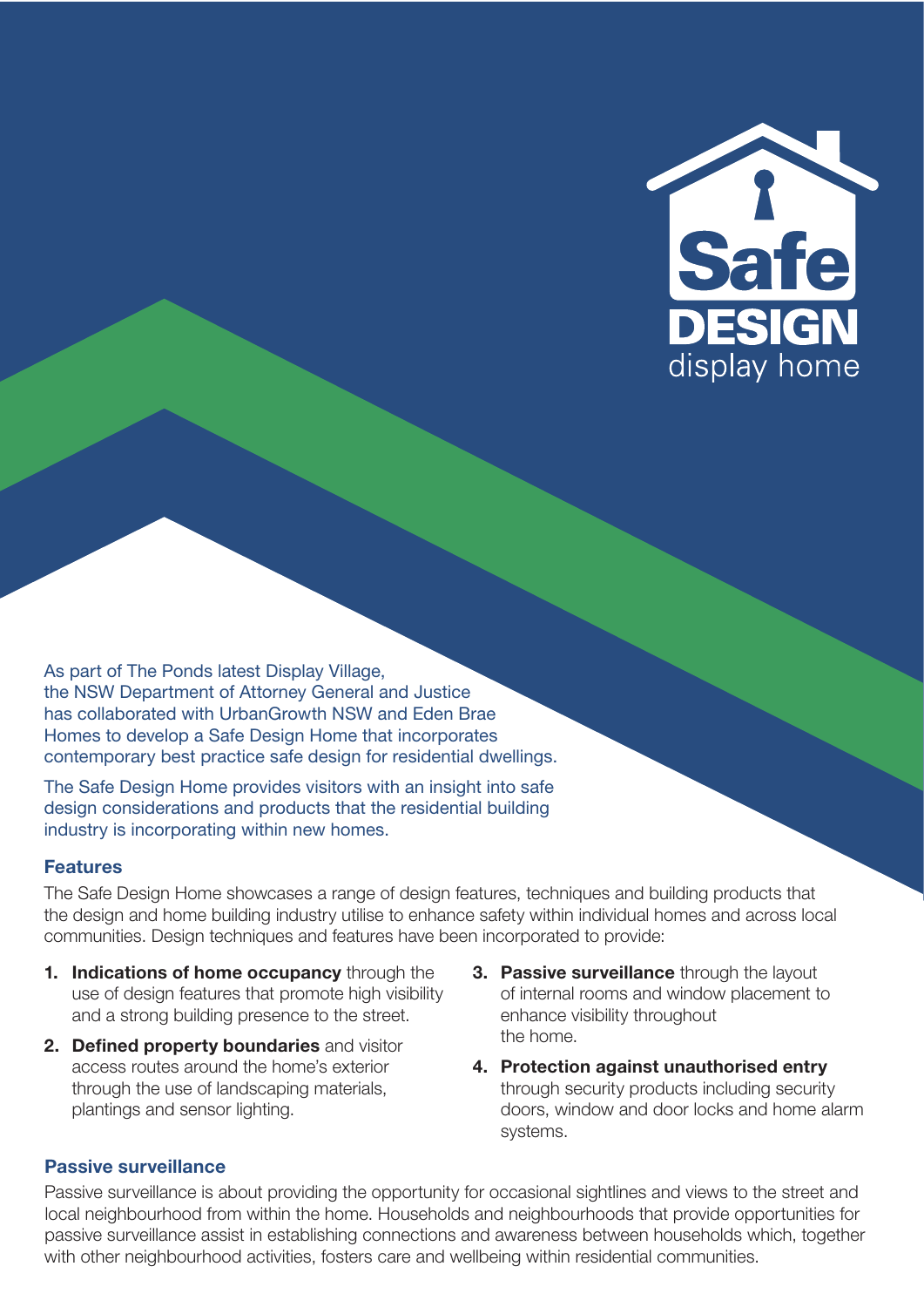## Signage map

An interpretative signage trail throughout the Safe Design Display Home highlights the design features and products and provides you with practical examples of measures that can be adopted to secure housing and promote safe communities.

# Ground floor



# 1. Keyed and oversize mailbox

The oversize mailbox allows for the delivery of a range of letter and parcel sizes without overflowing. The keyed lock secures mail providing simple protection from identity theft and fraud.

Alternative mail collection measures while away (such as redirection or having neighbours collect) reduce indications that you are away and the likelihood of property offences to your home.

# 2. Landscaping

The plants in this garden have been designed to maintain sightlines (particularly between 600–1800mm) and provide visual, climatic and environmental qualities without providing opportunities for

concealment. Further to this, visual design clues within the landscaping and outdoor lighting provide a clear guide for visitors to the front door.

# 3. Front door

Visibility of thehome's key entry point is the best defence against unauthorised entry. The extensive glazing of this door allows easy observation and identification of visitors.

## 4. Alarm

This alarm provides a back to base monitored response service and incorporates additional features such as a panic alarm and zonal operation, providing a higher level of home security than regular alarms. It is important to use accredited installers and licensed security providers in the selection and installation of your new alarm.

# 5. Interior floor plan

The interior floor plan maximises the northern aspect to the family, dining and alfresco living areas and is designed to maximise visibility, connections and sightlines between these rooms and the rear yard. The layout allows for seamless indoor-outdoor living whilst providing visibility and occupancy as a key defence against household crime.

## 6. Door lock

The locking mechanism in this door allows for a 'privacy-lock' feature, which secures your home but allows for simple and quick exit. The 'deadlock' option requires keyed opening from inside or outside of the property.

## 7. Performance glazing

The security glass has a clear vinyl interlayer invisibly inserted between the two sheets of glass. This provides additional resistance to impact blows whilst optimising environmental performance of the home. The glazing also provides additional safety following accidental breaking of glass by holding the glass in position following impact.

## 8. Sensor lighting

While unauthorised entry generally occurs during daylight when homes are unoccupied, community perceptions of crime at night are strong. Sensor lighting at the property boundary and specifically at entry and exit points increases both the visibility and amenity of the home while providing a greater sense of security.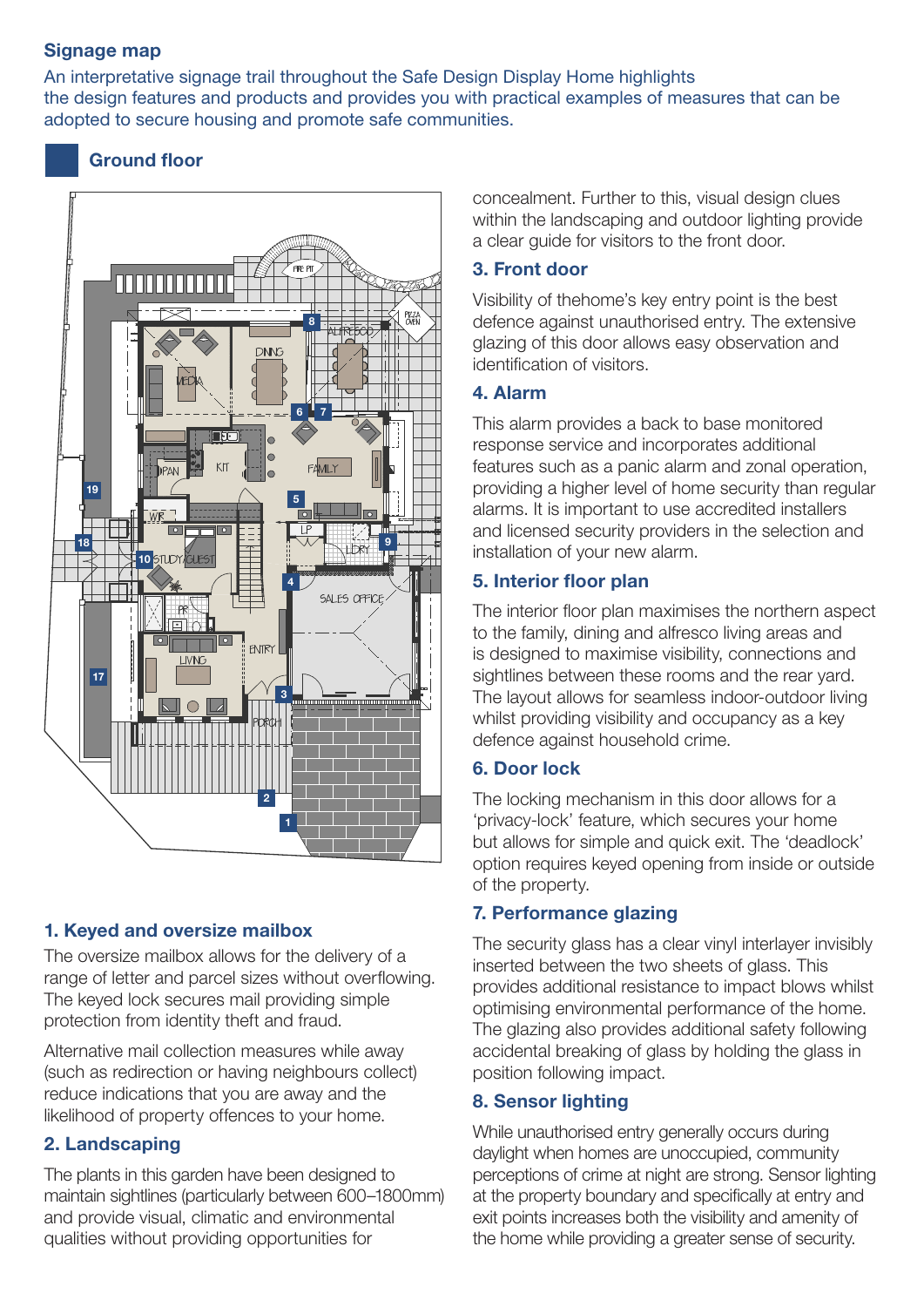# 9. Security door (laundry)

A quality security door provides protection to unauthorised entry as well as allowing additional home ventilation in summer months without compromising security of the property. Security doors are a recommended addition for all external door openings.

## 10. Home office and study

Unauthorised entry typically occurs during business hours when the home is unoccupied. Working from home in this office provides a constant presence throughout the day contributing to home and wider neighbourhood safety. This office could also be converted to self-contained living to cater for extended family living arrangements.

## 11. Window locks

Keyed locks on all windows allows these points to be secured against possible unauthorised entry. The lockable winder enables these secured windows to be opened for ventilation without compromising home security.

#### 12. Passive surveillance of Riverbank Drive and neighbouring properties

Large windows on the first floor allow for informal surveillance of Riverbank Drive and the front yards of neighbouring properties. These windows also allow for easy supervision of the neighbouring park.

#### 13. Corner balcony

In many new communities balconies have been confined to the rear of homes. This balcony provides functional space and amenity to the main bedroom as well as an additional presence to both street frontages.

## 14. Sightlines to park

Larger windows on the first floor encourage passive surveillance of the adjoining street and public park, promoting greater accountability and contributing to community safety and use of these public spaces.

#### 15. Utility windows on 1st floor

Standard size windows in the utility rooms on the first floor allow for easy observation of Riverbank Drive and properties across the street. The windows convey the appearance of habitable rooms as viewed from the street which also contributes to neighbourhood safety.

#### 16. Screen window

The proximity of this window to the roof line and rear of the house makes it vulnerable to unauthorised entry. The installation of a security screen adds a level of security without impeding ventilation and operation of the window.





### 17. Gravel pathway

A variety of landscaping materials can contribute to the safety of your property. This loose gravel when walked on provides subtle noise for an intruder to reconsider unauthorised access to the rear yard.

#### 18. Future demarcation fence and gate to rear yard

A return fence and access gate to this yard would add to the safety in the final configuration of the rear yard fencing. Limiting the number of easily accessible points to your home can reduce opportunistic home burglary.

## 19. Side yard fence

This boundary fence is integrated with the landscaping and provides greater opportunity for passive surveillance than traditional solid panel fencing. The fencing also provides amenity to the rear yard and maintains an attractive elevation as viewed from the secondary street frontage.

The secondary street fencing to the front is set back from the front facade of the property and reduced in height to highlight prominence of the building and promote passive surveillance to the street.

#### Home owner adoption

The Safe Design Home demonstrates a range of design ideas and products to increase safety that can be easily incorporated into your existing home or undertaken as part of a renovation.